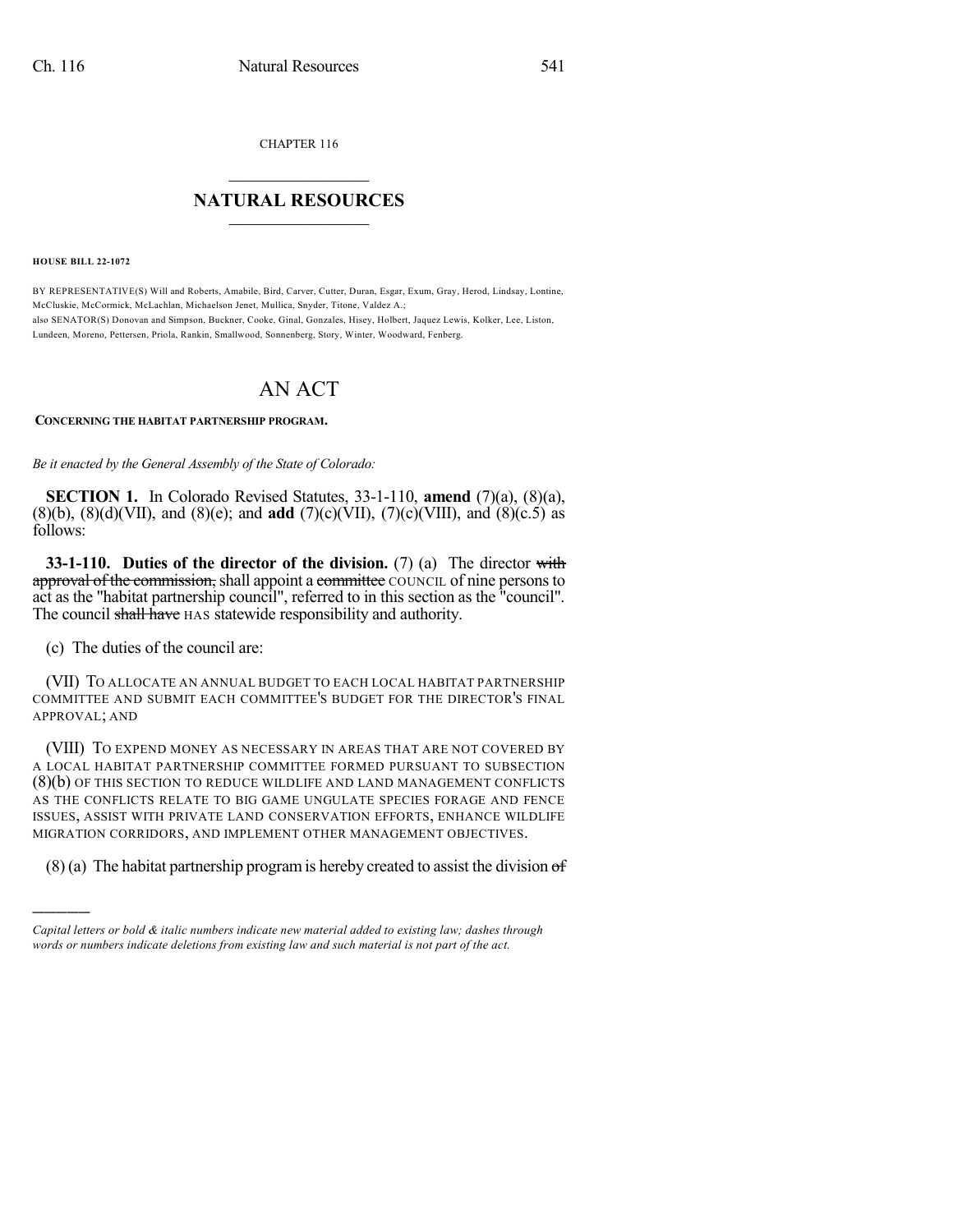parks and wildlife IN ITS DUTIES AS DEEMED APPROPRIATE BY THE DIRECTOR:

(I) By working with private land managers, public land management agencies, sports persons, and other interested parties to reduce wildlife conflicts, particularly those associated with forage and fence issues and to assist RELATED TO BIG GAME UNGULATE SPECIES;

(II) BY ASSISTING the division  $\sigma f$  parks and wildlife in meeting game management objectives; through duties as deemed appropriate by the director.

(III) BY ASSISTING WITH PRIVATE LAND CONSERVATION EFFORTS; AND

(IV) IN ENHANCING WILDLIFE MIGRATION CORRIDORS.

(b) The director, with the approval of the commission, shall have the authority to MAY appoint a "habitat partnership committee", referred to in this section SUBSECTION (8) as a "committee", in any area of the state where conflicts between wildlife and private land owners and managers engaged in the management of public and private land exist, AS THE CONFLICTS RELATE TO BIG GAME UNGULATE SPECIES FORAGE AND FENCE ISSUES.

 $(c.5)$  COMMENCING ON THE EFFECTIVE DATE OF THIS SUBSECTION  $(8)(c.5)$ , COMMITTEE MEMBERS SERVE FOR SET TERMS AS DETERMINED BY THE DIRECTOR.IN SETTING COMMITTEE MEMBERS' TERMS, THE DIRECTOR MUST PROVIDE FOR THE STAGGERING OF COMMITTEE MEMBERS' TERMS AND MAY ALLOW COMMITTEE MEMBERS TO SERVE AN UNLIMITED NUMBER OF TERMS.

(d) The duties of a committee are the following:

(VII) To reduce wildlife and land management conflicts as the conflicts relate to big game UNGULATE SPECIES forage and fence issues, ASSIST WITH PRIVATE LAND CONSERVATION EFFORTS,ENHANCE WILDLIFE MIGRATION CORRIDORS, and ACHIEVE other management objectives.

(e) (I)  $\overline{f}$  The A committee shall be authorized to MAY procure from land owners, land managers, or other providers materials or services AS ARE necessary for carrying out activities identified in the distribution management plans pursuant to subparagraph  $(W)$  of paragraph (d) of this subsection  $(8)$  SUBSECTION  $(8)(d)(IV)$  OF THIS SECTION; except that all such procurements A COMMITTEE shall be certified as CERTIFY THAT A PROCUREMENT IS within the scope of the activities and funding levels authorized in such A distribution management plans PLAN before any such procurement may be authorized PROCURING THE MATERIALS OR SERVICES.

(II) FOR PURPOSES OF PURCHASING, ACCOUNTING, AND ALL PROCUREMENT-RELATED ISSUES, THE COUNCIL AND EACH COMMITTEE IS A SEPARATE, DISTINCT, AND INDEPENDENT ORGANIZATIONAL UNIT.

**SECTION 2.** In Colorado Revised Statutes, 33-1-112, **amend** (8)(e)(III); and **repeal** (8)(e)(IV) as follows:

**33-1-112. Funds - cost accounting - definition - repeal.** (8) (e) (III) Any THE